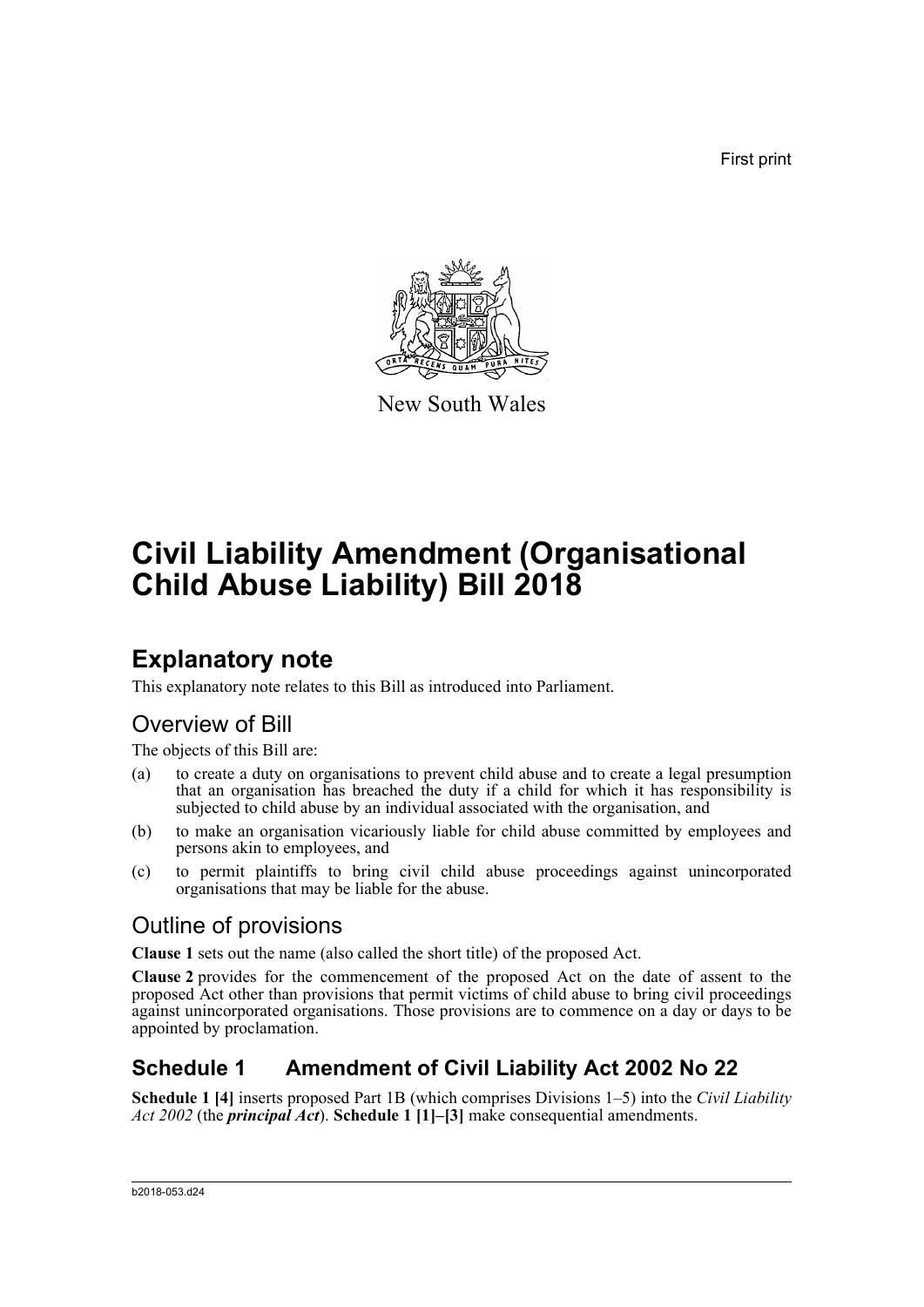**Division 1** of proposed Part 1B addresses preliminary matters. The Division comprises sections 6A–6C.

**Section 6A** sets out a number of definitions used in the proposed Part including *child* which means a person under the age of 18 years and *organisation* which means any organisation whether incorporated or not and includes a public sector body but does not include the State.

**Section 6B** provides that certain other provisions of the principal Act do not protect a person from civil liability arising under the proposed Part or place any restriction or limitation on an award of damages made pursuant to the proposed Part. It also makes it clear that proceedings may be brought under Divisions 2 and 3 of the proposed Part in respect of the same child abuse but this does not give rise to double compensation.

**Section 6C** provides that an organisation and any successor of that organisation are, for the purposes of the proposed Part, taken to be the same organisation.

**Division 2** of proposed Part 1B deals with a new duty of organisations to prevent child abuse perpetrated by persons associated with the organisation against a child for which the organisation is responsible. The Division comprises sections 6D–6F.

**Section 6D** provides that an organisation is responsible for a child, if the organisation exercises care, supervision or authority over the child.

**Section 6E** provides guidance as to which individuals are associated with an organisation.

**Section 6F** imposes a duty on an organisation that forms part of a cause of action in negligence. An organisation that has responsibility for a child must take reasonable precautions to prevent an individual associated with the organisation from perpetrating child abuse of the child in connection with the organisation's responsibility for the child. In proceedings against an organisation for breach of the duty, the organisation is presumed to have breached its duty if the plaintiff establishes that an individual associated with the organisation perpetrated the child abuse in connection with the organisation's responsibility for the child. This presumption is displaced if the organisation establishes that it took reasonable precautions to prevent the child abuse. The term *child abuse*, of a child, is defined (for the purposes of the proposed section) as sexual abuse or physical abuse of a child but does not include any act that is lawful at the time that it takes place.

**Division 3** of proposed Part 1B deals with vicarious liability of organisations for child abuse perpetrated by employees and persons akin to employees. The Division comprises sections 6G and 6H.

**Section 6G** sets out a definition of *employee* of an organisation that includes an individual who is akin to an employee. An individual is (subject to regulations made under the principal Act) akin to an employee if the individual carries out activities as an integral part of the activities carried on by the organisation and does so for the benefit of the organisation unless the activities are carried out for a recognisably independent business or the activities are the activities of an authorised carer.

**Section 6H** provides that an organisation is vicariously liable for child abuse perpetrated by an employee (which includes a person akin to an employee) of the organisation if the apparent performance by the employee of a role in which the organisation placed the employee supplies the occasion for the perpetration of the child abuse by the employee and the employee takes advantage of that position to perpetrate the child abuse. The term *child abuse* is defined (for the purposes of the proposed section) as sexual abuse or physical abuse perpetrated against a child but does not include any act that is lawful at the time that it takes place.

**Division 4** of proposed Part 1B provides an avenue for child abuse proceedings to be brought against unincorporated organisations. The Division comprises sections 6I–6P.

**Section 6I** sets out the objects of the Division which are to enable child abuse proceedings to be brought against an unincorporated organisation and to enable an organisation to pay liabilities from child abuse proceedings from the assets of an associated trust in certain circumstances.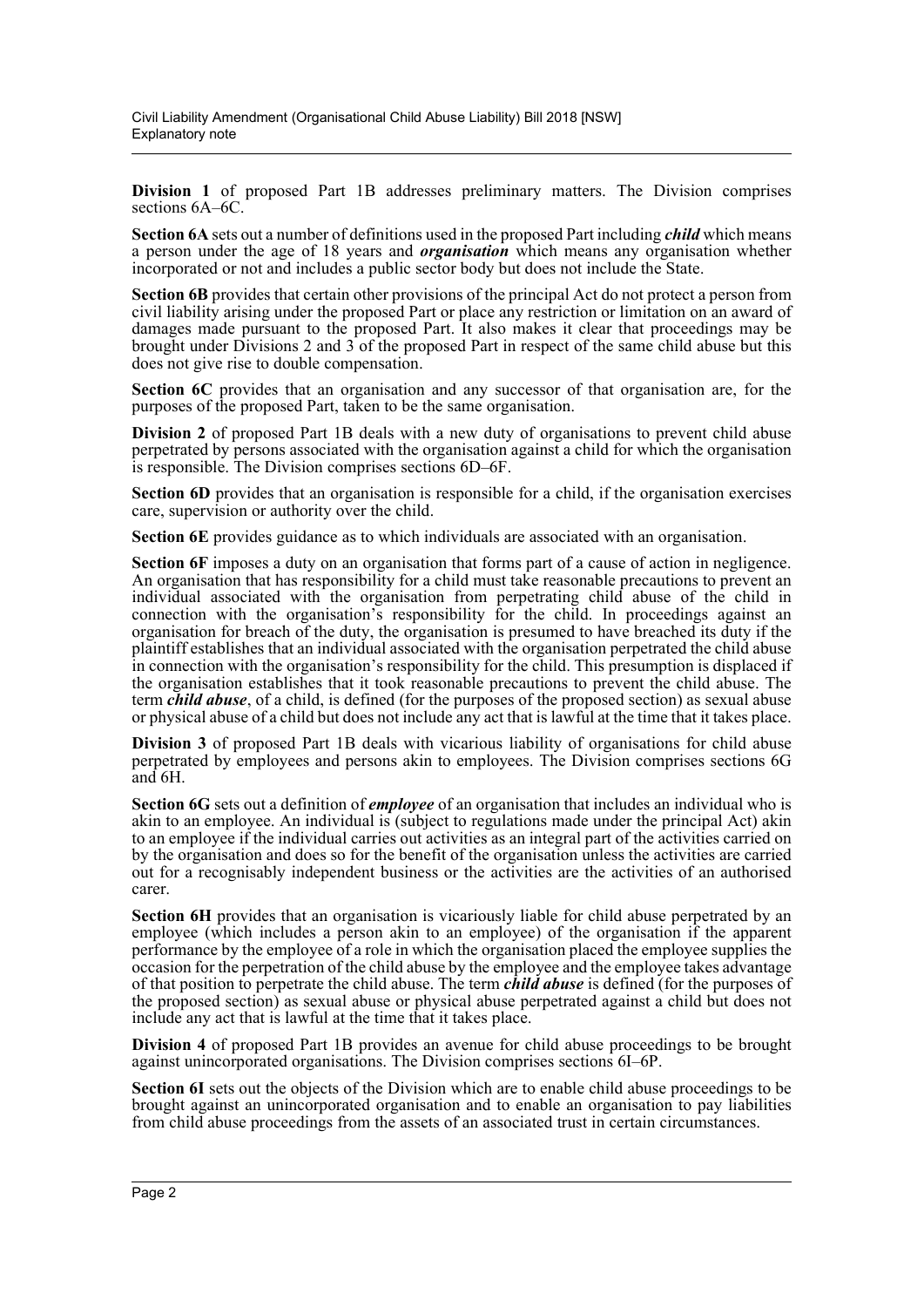**Section 6J** sets out a number of definitions used in the Division including *child abuse proceedings* which are defined as proceedings for a civil claim arising from abuse against a child (whether arising under the proposed Part or the common law) and *legal personality*, in respect of an organisation, which means the organisation is incorporated and capable of being sued and found liable.

**Section 6K** provides that child abuse proceedings may be brought against an unincorporated organisation as if that organisation had legal personality. In such a case, the functions of the organisation may be exercised by a management member of the organisation. A court may make orders and directions for the purposes of this Division including directing management members to exercise any specified function.

**Section 6L** permits an unincorporated organisation to appoint an entity as a proper defendant for the organisation at any time with the consent of the entity. However, in the case of an unincorporated organisation that is a public sector body, the State is taken to be appointed as the proper defendant.

**Section 6M** provides that an entity is suitable to be appointed as a proper defendant if the entity is able to be sued in this State and the entity (or, if the entity is the trustee of a trust, the trust) has sufficient assets.

**Section 6N** permits a court to appoint the trustees of one or more associated trusts (or, in certain cases, former associated trusts) of an unincorporated organisation as a proper defendant if child abuse proceedings are commenced against the organisation and no suitable proper defendant is appointed by the end of 120 days after the commencement of the proceedings or, if after that time, the proper defendant appointed ceases to be a suitable proper defendant.

**Section 6O** sets out the effect of the appointment of a proper defendant. On the appointment, the proper defendant is taken to be the defendant in the child abuse proceedings and incurs any liability from the claim in the proceedings on behalf of the unincorporated organisation. Anything done by the unincorporated organisation is taken to have been done by the proper defendant and the proper defendant may rely on any defence or immunity that would be available to the organisation and is covered by any insurance that covers the organisation. The unincorporated organisation must continue to participate in the proceedings and a court may make orders or directions in respect of the organisation and substantive finding against the organisation.

**Section 6P** permits the trustees of an associated trust of an unincorporated organisation to consent to be appointed as a proper defendant, to supply information about the trust and to apply trust property to satisfy any liability arising from child abuse proceedings. The proposed section protects the trustees from liability for breach of trust for taking those actions and displaces the *Corporations Act 2001* of the Commonwealth.

**Division 5** of proposed Part 1B (which comprises section 6Q) permits the Uniform Rules Committee to make rules for the purposes of the proposed Part.

**Schedule 1 [5]** permits regulations under the principal Act to contain provisions of a savings or transitional nature consequent on the enactment of any Act that amends the principal Act (including the proposed Act).

**Schedule 1 [6]** inserts a number of savings and transitional provisions for the purposes of proposed Part 1B. These provide that proposed sections 6F (Liability of organisation for child abuse by associated individuals) and 6H (Organisations vicariously liable for child abuse perpetrated by employees) apply only in respect of child abuse perpetrated after the commencement of those sections. However, proposed Division 4 (Proceedings against unincorporated organisations) of Part 1B extends to child abuse proceedings in respect of abuse perpetrated before the commencement of that Division.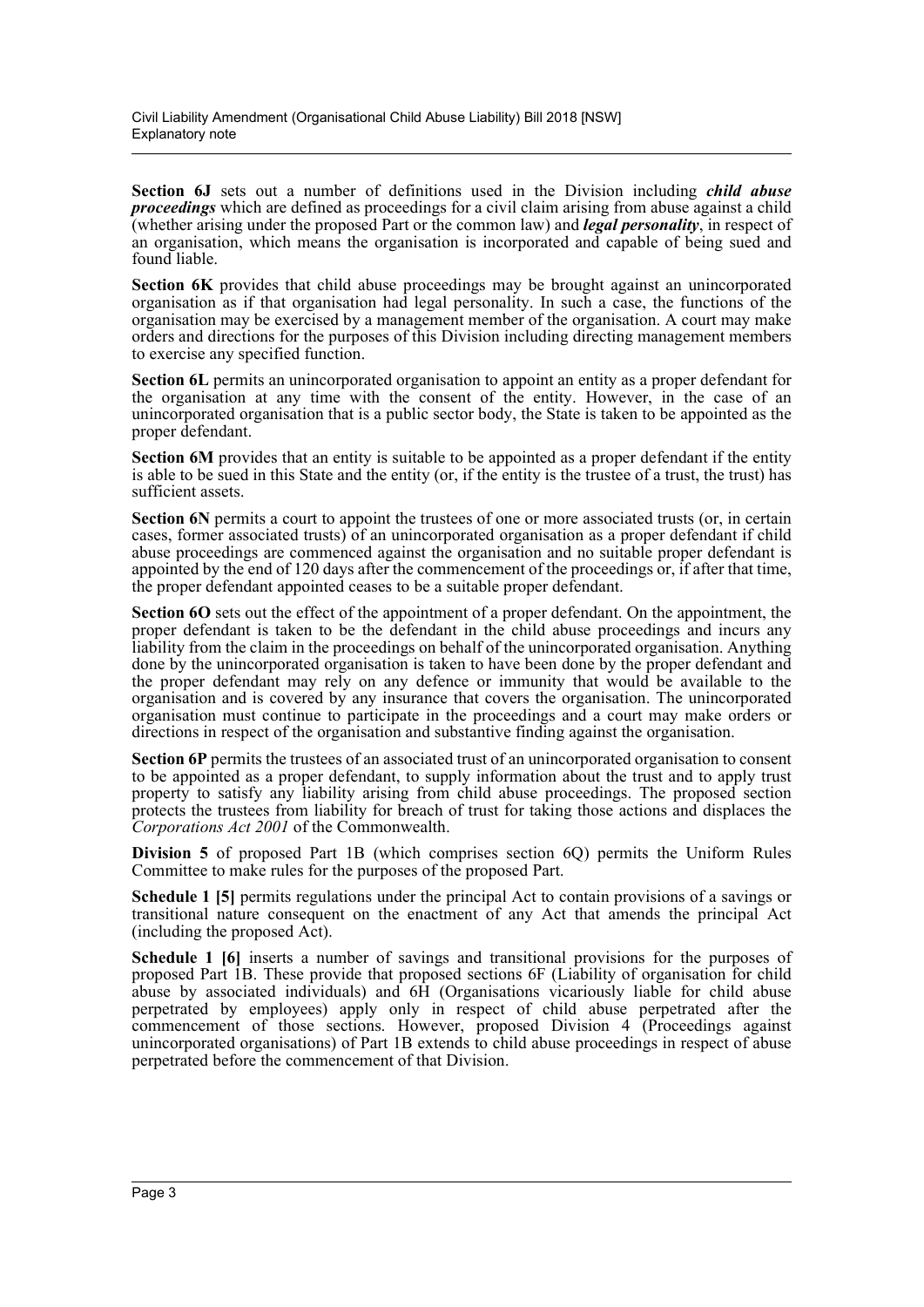### **Schedule 2 Amendment of Workers Compensation Act 1987 No 70**

**Schedule 2** provides that Division 3 of Part 5 of the *Workers Compensation Act 1987* does not apply to modify an award of damages if the damages arise from abuse against a child.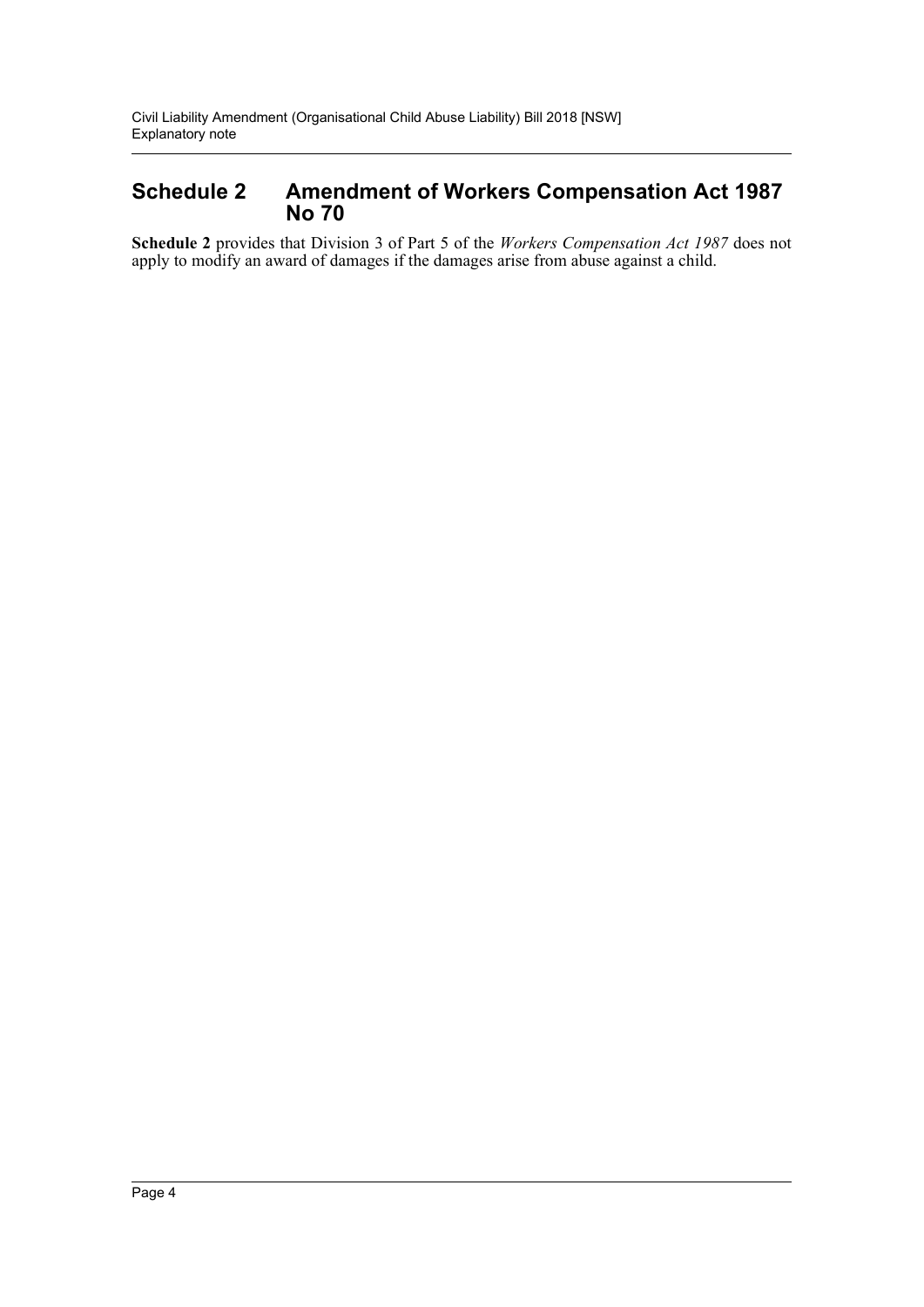First print

Page



New South Wales

# **Civil Liability Amendment (Organisational Child Abuse Liability) Bill 2018**

## **Contents**

|            |    |                                                         | <b>rage</b> |
|------------|----|---------------------------------------------------------|-------------|
|            |    | Name of Act                                             |             |
|            | 2. | Commencement                                            |             |
| Schedule 1 |    | Amendment of Civil Liability Act 2002 No 22             |             |
| Schedule 2 |    | <b>Amendment of Workers Compensation Act 1987 No 70</b> | 11          |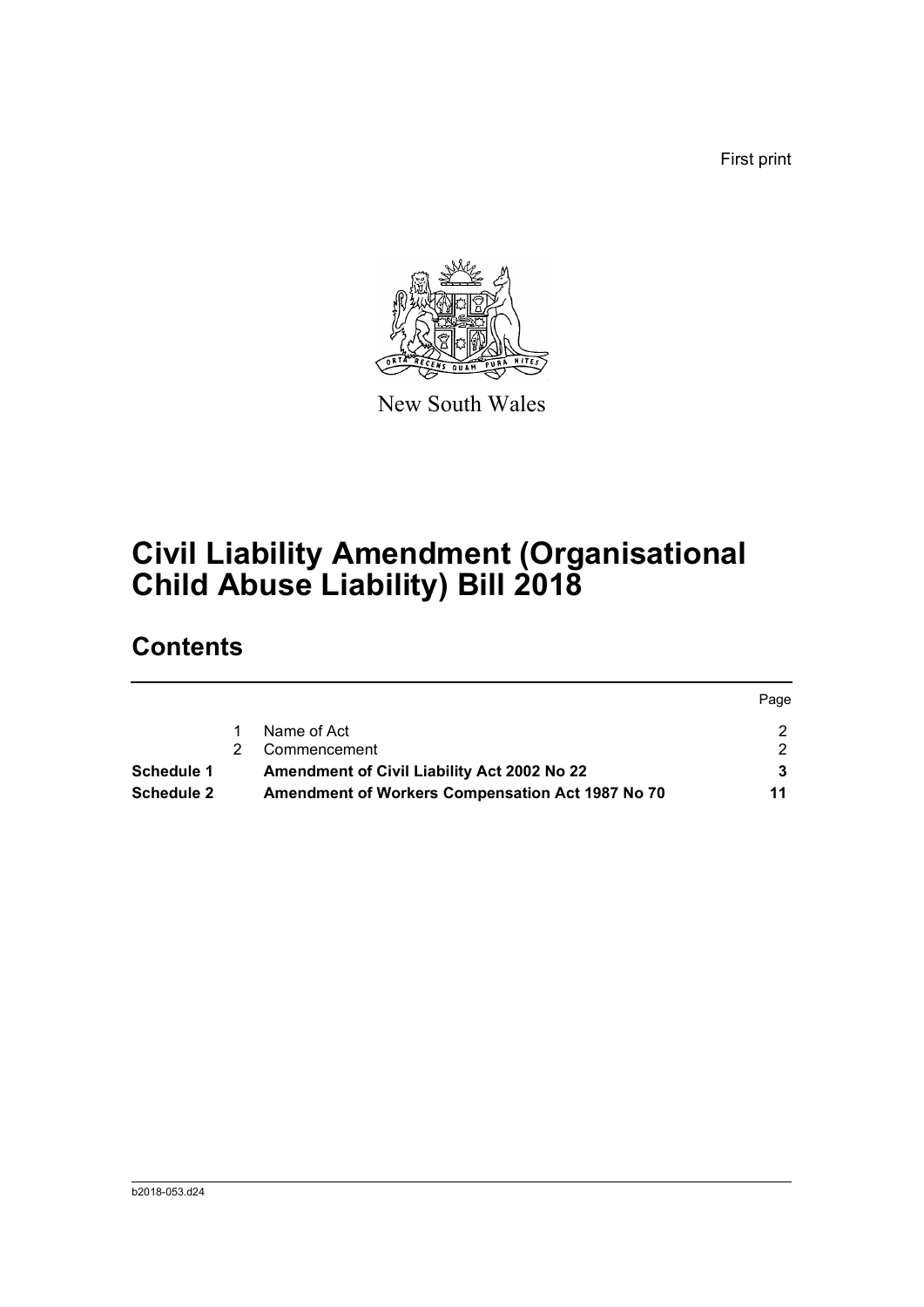

New South Wales

# **Civil Liability Amendment (Organisational Child Abuse Liability) Bill 2018**

No , 2018

### **A Bill for**

An Act to amend the *Civil Liability Act 2002* to make organisations liable in certain circumstances for child abuse perpetrated by persons associated with the organisation and vicariously liable for child abuse perpetrated by employees and persons akin to employees and to permit plaintiffs to bring civil child abuse proceedings against unincorporated organisations.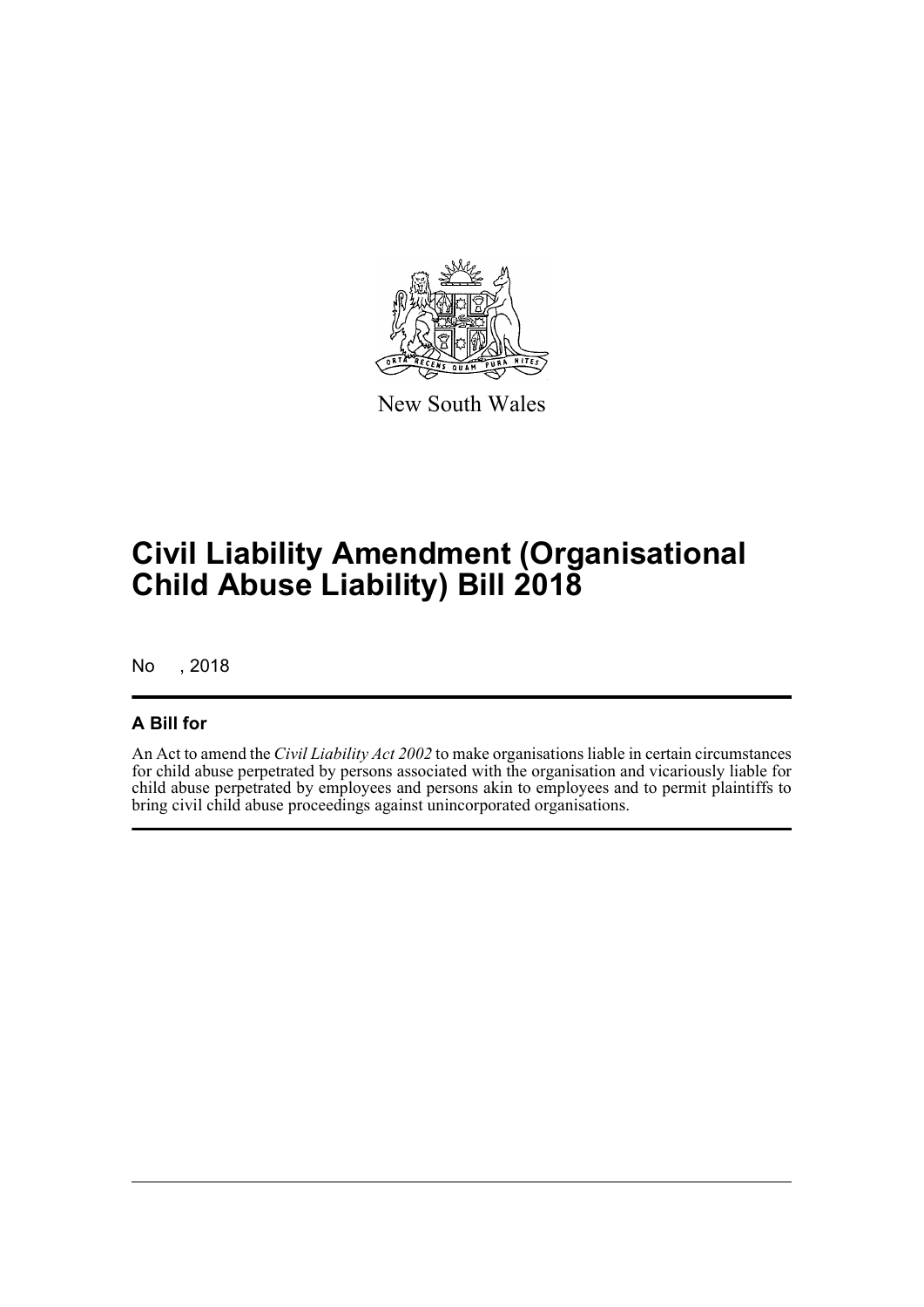<span id="page-6-1"></span><span id="page-6-0"></span>

|                     | The Legislature of New South Wales enacts:                                                                                          |                     |  |
|---------------------|-------------------------------------------------------------------------------------------------------------------------------------|---------------------|--|
|                     | Name of Act                                                                                                                         | 2                   |  |
|                     | This Act is the Civil Liability Amendment (Organisational Child Abuse Liability)<br>Act 2018.                                       | 3<br>$\overline{4}$ |  |
| <b>Commencement</b> |                                                                                                                                     |                     |  |
| (1)                 | This Act commences on the date of assent to this Act except as provided by<br>subsection $(2)$ .                                    | 6                   |  |
| (2)                 | Schedule 1 [4], to the extent that it inserts Division 4 of Part 1B, commences on a day<br>or days to be appointed by proclamation. | 8<br>9              |  |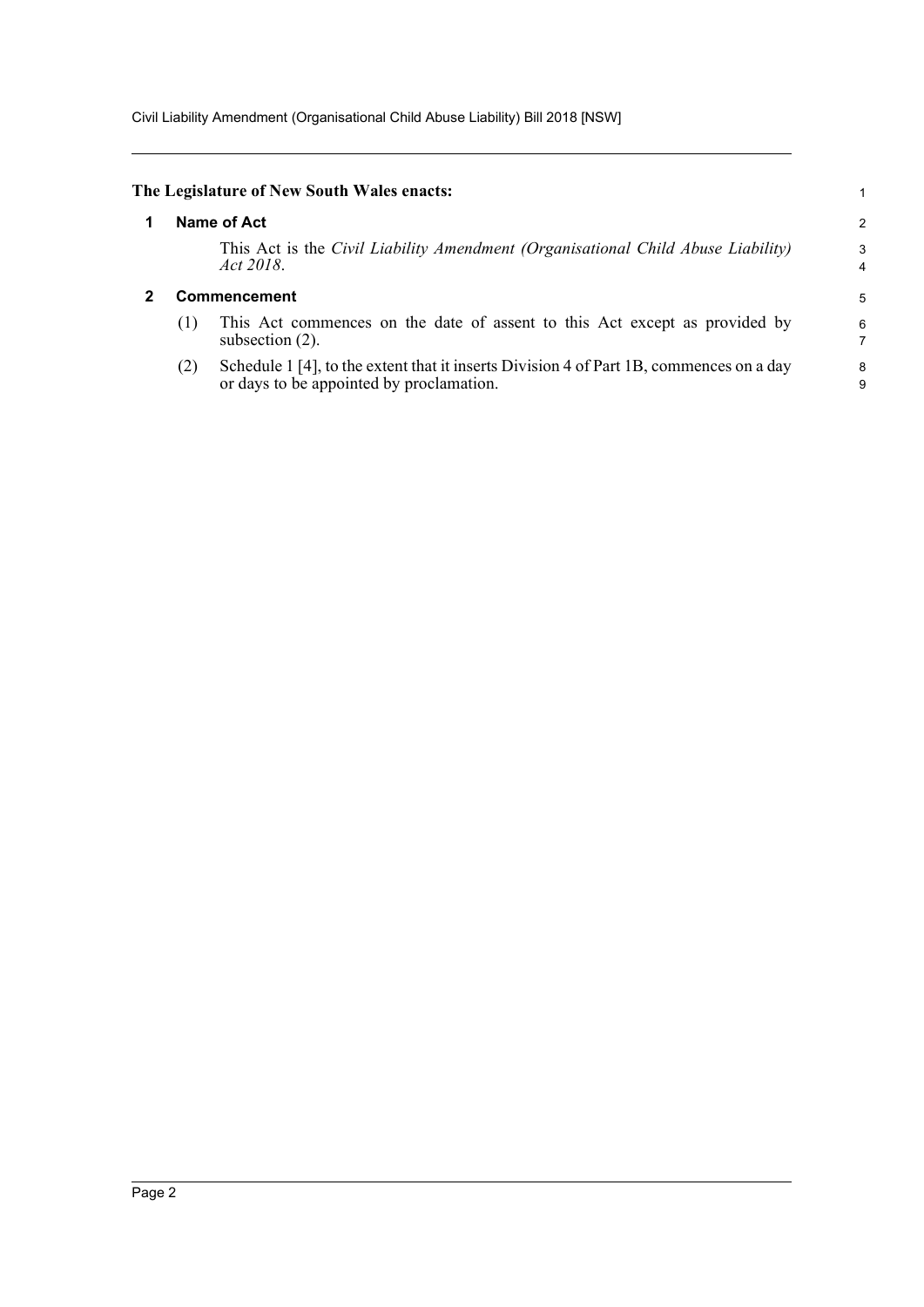<span id="page-7-0"></span>

|       | <b>Schedule 1</b> |                          |                    | <b>Amendment of Civil Liability Act 2002 No 22</b>                                                                                                                                                                                                            | 1                       |
|-------|-------------------|--------------------------|--------------------|---------------------------------------------------------------------------------------------------------------------------------------------------------------------------------------------------------------------------------------------------------------|-------------------------|
| [1]   |                   |                          |                    | <b>Section 3B Civil liability excluded from Act</b>                                                                                                                                                                                                           | $\overline{\mathbf{c}}$ |
|       |                   |                          |                    | Insert before section $3B(1)(a)(i)$ :                                                                                                                                                                                                                         | 3                       |
|       |                   |                          |                    | Part 1B (Child abuse—liability of organisations), and<br>(ia)                                                                                                                                                                                                 | 4                       |
| $[2]$ |                   | Section 3B (1) (f)       |                    |                                                                                                                                                                                                                                                               | 5                       |
|       |                   |                          |                    | Insert "(other than Part 1B)" after "the whole Act".                                                                                                                                                                                                          | 6                       |
| $[3]$ |                   | Section 3B (1) (f), note |                    |                                                                                                                                                                                                                                                               | 7                       |
|       |                   |                          |                    | Insert after section $3B(1)$ (f):                                                                                                                                                                                                                             | 8                       |
|       |                   |                          |                    | Note. Section 151E (2A) of the Workers Compensation Act 1987 provides that<br>Division 3 of Part 5 of that Act does not apply to an award of damages that arises from<br>abuse against a child (whether arising under Part 1B of this Act or the common law). | 9<br>10<br>11           |
| [4]   | Part 1B           |                          |                    |                                                                                                                                                                                                                                                               | 12                      |
|       |                   | Insert after Part 1A:    |                    |                                                                                                                                                                                                                                                               | 13                      |
|       |                   |                          |                    | Part 1B Child abuse—liability of organisations                                                                                                                                                                                                                | 14                      |
|       |                   | <b>Division 1</b>        |                    | <b>Preliminary</b>                                                                                                                                                                                                                                            | 15                      |
|       | 6A                |                          | <b>Definitions</b> |                                                                                                                                                                                                                                                               | 16                      |
|       |                   |                          |                    | In this Part:                                                                                                                                                                                                                                                 | 17                      |
|       |                   |                          |                    | <i>child</i> means a person under the age of 18 years.                                                                                                                                                                                                        | 18                      |
|       |                   |                          |                    | function includes a power, authority or duty, and exercise a function includes<br>perform a duty.                                                                                                                                                             | 19<br>20                |
|       |                   |                          |                    | <i>organisation</i> means any organisation, whether incorporated or not, and<br>includes a public sector body but does not include the State.                                                                                                                 | 21<br>22                |
|       |                   |                          |                    | <i>public sector body</i> means the following:                                                                                                                                                                                                                | 23                      |
|       |                   |                          | (a)                | a government sector agency within the meaning of the Government<br>Sector Employment Act 2013,                                                                                                                                                                | 24<br>25                |
|       |                   |                          | (b)                | a service of the Crown in which persons excluded from the Government<br>Sector Employment Act 2013 by section 5 of that Act are employed,                                                                                                                     | 26<br>27                |
|       |                   |                          | (c)                | a statutory body representing the Crown that is authorised by legislation<br>to employ staff,                                                                                                                                                                 | 28<br>29                |
|       |                   |                          | (d)                | a statutory body representing the Crown that at any time received<br>funding from the State for a public purpose,                                                                                                                                             | 30<br>31                |
|       |                   |                          | (e)                | a body (however described) that has been superseded by a body listed<br>in paragraphs $(a)$ – $(d)$ ,                                                                                                                                                         | 32<br>33                |
|       |                   |                          | (f)                | a body (however described) of a kind referred to in paragraphs $(a)$ – $(d)$<br>that has been abolished.                                                                                                                                                      | 34<br>35                |
|       | 6B                |                          |                    | <b>Application of Part</b>                                                                                                                                                                                                                                    | 36                      |
|       |                   | (1)                      |                    | Nothing in section 5Q or Part 2A or 5 protects a person from civil liability<br>arising under this Part or places any restriction or limitation on an award of<br>damages made pursuant to this Part.                                                         | 37<br>38<br>39          |
|       |                   | (2)                      |                    | A person is not prevented from seeking compensation under Divisions 2 and 3<br>in respect of the same child abuse but in such a case, an award of damages                                                                                                     | 40<br>41                |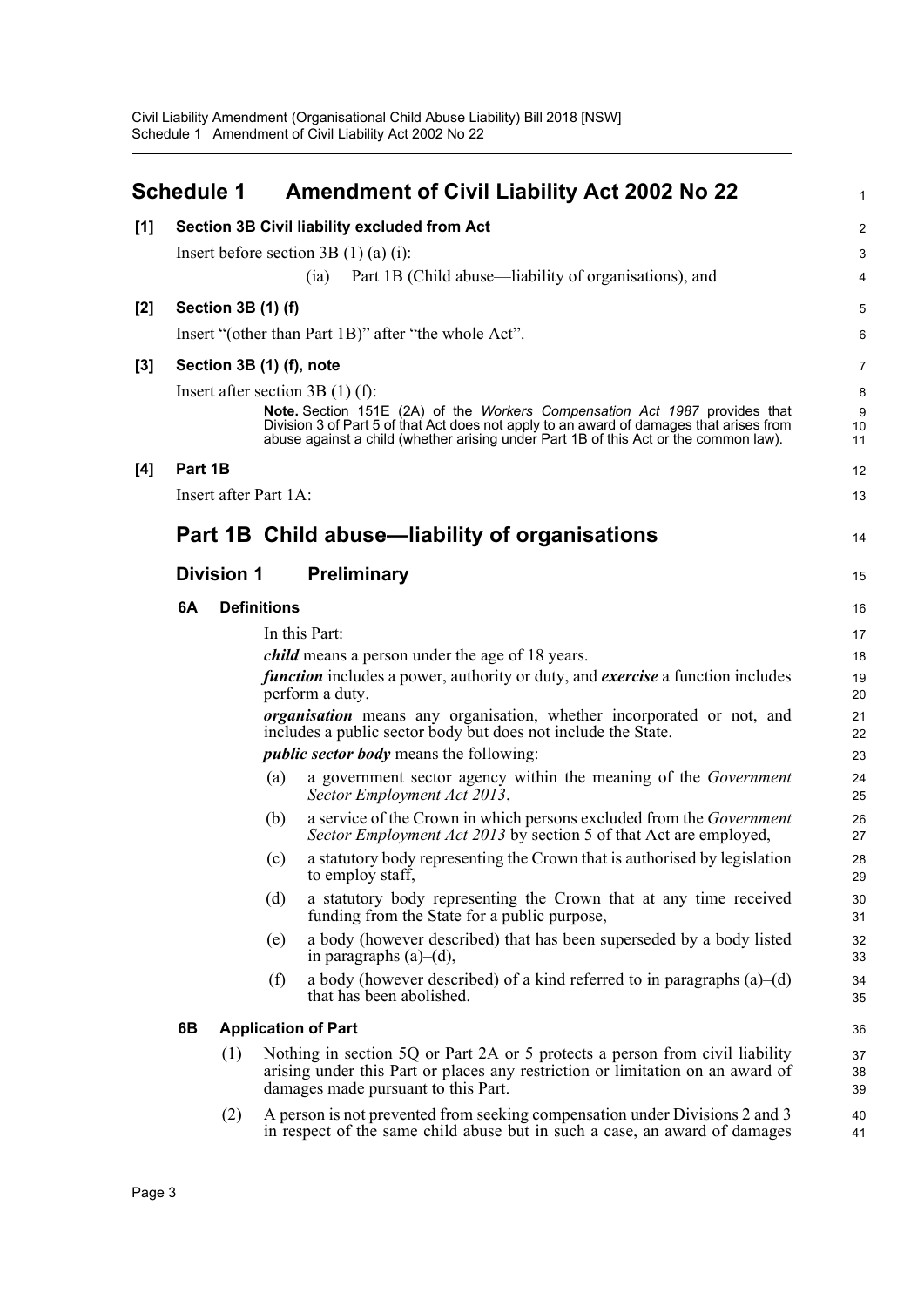|    |                   |     | under either of those Divisions must take into account any award already made<br>under the other Division.                                                                                                                                                                                                                                                                                                                                                        | 1<br>$\overline{2}$              |
|----|-------------------|-----|-------------------------------------------------------------------------------------------------------------------------------------------------------------------------------------------------------------------------------------------------------------------------------------------------------------------------------------------------------------------------------------------------------------------------------------------------------------------|----------------------------------|
| 6C |                   |     | <b>Successor organisations</b>                                                                                                                                                                                                                                                                                                                                                                                                                                    | 3                                |
|    |                   |     | An organisation and any successor of that organisation are, for the purposes of<br>this Part, taken to be the same organisation.                                                                                                                                                                                                                                                                                                                                  | $\overline{4}$<br>5              |
|    | <b>Division 2</b> |     | Duty of organisations to prevent child abuse                                                                                                                                                                                                                                                                                                                                                                                                                      | 6                                |
| 6D |                   |     | Organisations that are responsible for a child                                                                                                                                                                                                                                                                                                                                                                                                                    | 7                                |
|    |                   |     | In this Division:                                                                                                                                                                                                                                                                                                                                                                                                                                                 | 8                                |
|    |                   | (a) | an organisation is <i>responsible</i> for a child if it (including any part of it)<br>exercises care, supervision or authority over the child (or purports to do<br>so or is obliged by law to do so), and                                                                                                                                                                                                                                                        | $9\,$<br>10<br>11                |
|    |                   | (b) | if an organisation (including any part of it) delegates the exercise of<br>care, supervision or authority over a child to another organisation (in<br>whole or in part), each organisation is <b><i>responsible</i></b> for the child.                                                                                                                                                                                                                            | 12<br>13<br>14                   |
| 6E |                   |     | Individuals who are associated with organisations                                                                                                                                                                                                                                                                                                                                                                                                                 | 15                               |
|    | (1)               |     | In this Division, an <i>individual</i> associated with an organisation without<br>limitation includes an individual who is an office holder, officer, employee,<br>owner, volunteer or contractor of the organisation and also includes the<br>following:                                                                                                                                                                                                         | 16<br>17<br>18<br>19             |
|    |                   | (a) | if the organisation is a religious organisation—a religious leader (such<br>as a priest or a minister) or member of the personnel of the organisation,                                                                                                                                                                                                                                                                                                            | 20<br>21                         |
|    |                   | (b) | if the organisation or part of the organisation is a designated agency<br>within the meaning of the Children and Young Persons (Care and<br>Protection) Act 1998—an individual authorised by the designated<br>agency (under that Act) as an authorised carer,                                                                                                                                                                                                    | 22<br>23<br>24<br>25             |
|    |                   | (c) | an individual, or an individual belonging to a class of individuals,<br>prescribed by the regulations.                                                                                                                                                                                                                                                                                                                                                            | 26<br>27                         |
|    | (2)               |     | An individual is not associated with an organisation solely because the<br>organisation wholly or partly funds or regulates another organisation.                                                                                                                                                                                                                                                                                                                 | 28<br>29                         |
|    | (3)               |     | An individual associated with an organisation to which the exercise of care,<br>supervision or authority over a child has been delegated, in whole or in part, is<br>also taken to be an individual associated with the organisation from which the<br>exercise of care, supervision or authority was delegated.                                                                                                                                                  | 30<br>31<br>32<br>33             |
| 6F |                   |     | Liability of organisation for child abuse by associated individuals                                                                                                                                                                                                                                                                                                                                                                                               | 34                               |
|    | (1)               |     | This section imposes a duty of care that forms part of a cause of action in<br>negligence.                                                                                                                                                                                                                                                                                                                                                                        | 35<br>36                         |
|    | (2)               |     | An organisation that has responsibility for a child must take reasonable<br>precautions to prevent an individual associated with the organisation from<br>perpetrating child abuse of the child in connection with the organisation's<br>responsibility for the child.                                                                                                                                                                                            | 37<br>38<br>39<br>40             |
|    | (3)               |     | In proceedings against an organisation involving a breach of the duty of care<br>imposed by this section, the organisation is presumed to have breached its duty<br>if the plaintiff establishes that an individual associated with the organisation<br>perpetrated the child abuse in connection with the organisation's responsibility<br>for the child, unless the organisation establishes that it took reasonable<br>precautions to prevent the child abuse. | 41<br>42<br>43<br>44<br>45<br>46 |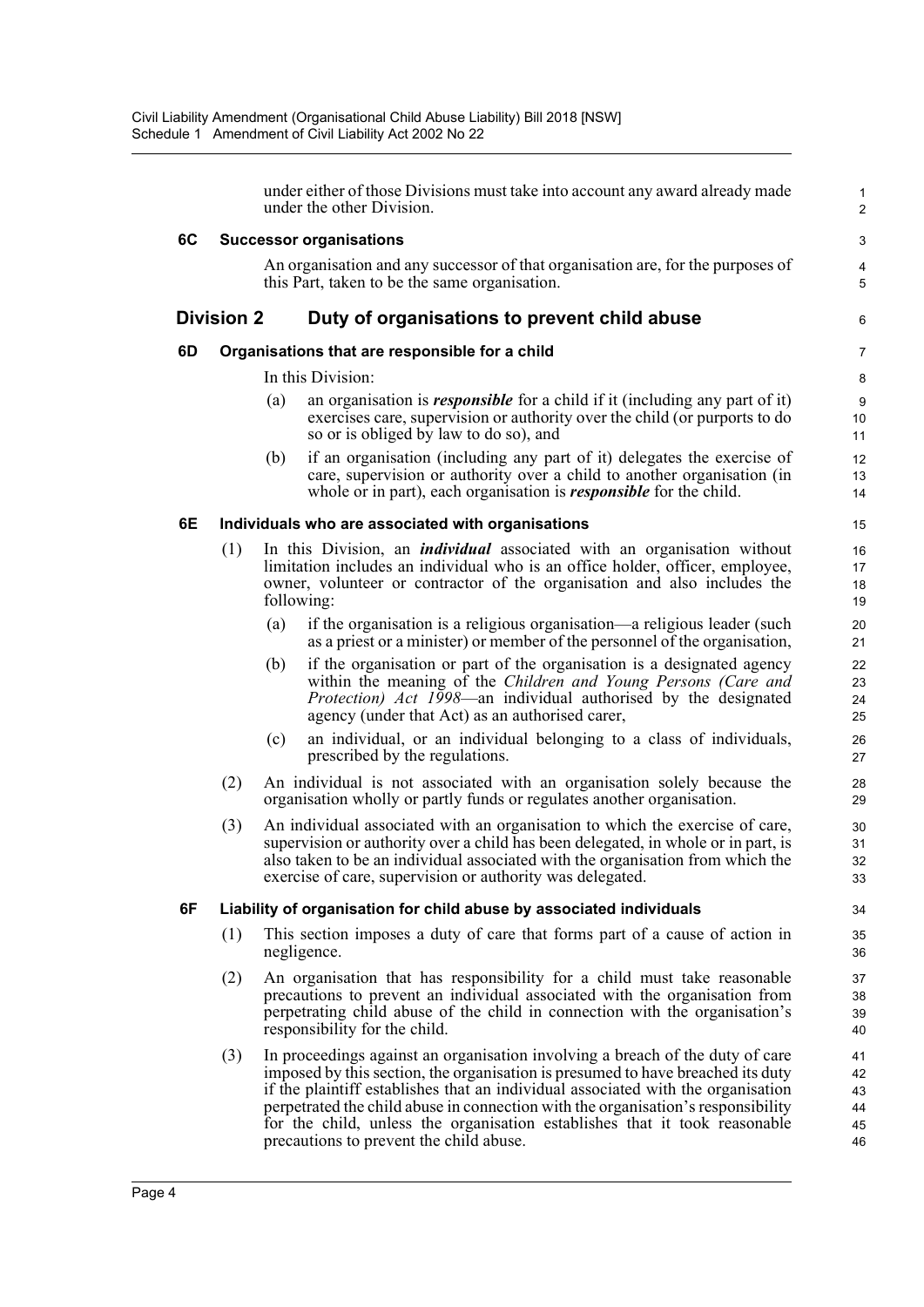|    | (4)                                                              |     | In determining, for the purposes of this section, whether an organisation took<br>reasonable precautions to prevent child abuse, a court may take into account<br>any of the following:                                                                                                | 1<br>$\overline{c}$<br>3 |
|----|------------------------------------------------------------------|-----|----------------------------------------------------------------------------------------------------------------------------------------------------------------------------------------------------------------------------------------------------------------------------------------|--------------------------|
|    |                                                                  | (a) | the nature of the organisation,                                                                                                                                                                                                                                                        | 4                        |
|    |                                                                  | (b) | the resources reasonably available to the organisation,                                                                                                                                                                                                                                | 5                        |
|    |                                                                  | (c) | the relationship between the organisation and the child,                                                                                                                                                                                                                               | 6                        |
|    |                                                                  | (d) | whether the organisation has delegated in whole or in part the exercise<br>of care, supervision or authority over a child to another organisation,                                                                                                                                     | 7<br>8                   |
|    |                                                                  | (e) | the role in the organisation of the individual who perpetrated the child<br>abuse,                                                                                                                                                                                                     | 9<br>10                  |
|    |                                                                  | (f) | the level of control the organisation had over the individual who<br>perpetrated the child abuse,                                                                                                                                                                                      | 11<br>12                 |
|    |                                                                  | (g) | whether the organisation complied with any applicable standards<br>(however described) in respect of child safety,                                                                                                                                                                     | 13<br>14                 |
|    |                                                                  | (h) | any matter prescribed by the regulations,                                                                                                                                                                                                                                              | 15                       |
|    |                                                                  | (i) | any other matter the court considers relevant.                                                                                                                                                                                                                                         | 16                       |
|    | (5)                                                              |     | In this section:                                                                                                                                                                                                                                                                       | 17                       |
|    |                                                                  |     | <i>child abuse</i> , of a child, means sexual abuse or physical abuse of the child but<br>does not include an act that is lawful at the time it takes place.                                                                                                                           | 18<br>19                 |
|    | <b>Division 3</b>                                                |     | <b>Vicarious liability of organisations</b>                                                                                                                                                                                                                                            | 20                       |
| 6G | Employees include persons exercising functions akin to employees |     |                                                                                                                                                                                                                                                                                        |                          |
|    | (1)                                                              |     | In this Division:                                                                                                                                                                                                                                                                      | 22                       |
|    |                                                                  |     | <i>employee</i> of an organisation includes an individual who is akin to an employee<br>of the organisation.                                                                                                                                                                           | 23<br>24                 |
|    | (2)                                                              |     | An individual is <i>akin to an employee</i> of an organisation if the individual<br>carries out activities as an integral part of the activities carried on by the<br>organisation and does so for the benefit of the organisation.                                                    | 25<br>26<br>27           |
|    | (3)                                                              |     | However, an individual is not <i>akin to an employee</i> if:                                                                                                                                                                                                                           | 28                       |
|    |                                                                  | (a) | the activities are carried out for a recognisably independent business of<br>the individual or of another person or organisation, or                                                                                                                                                   | 29<br>30                 |
|    |                                                                  | (b) | the activities carried on by the individual are the activities of an<br>authorised carer carried on in the individual's capacity as an authorised<br>carer.                                                                                                                            | 31<br>32<br>33           |
|    | (4)                                                              |     | The regulations may, despite subsections $(2)$ and $(3)$ , prescribe circumstances<br>in which an individual will be akin to an employee or not akin to an employee.                                                                                                                   | 34<br>35                 |
|    | (5)                                                              |     | In this section:                                                                                                                                                                                                                                                                       | 36                       |
|    |                                                                  |     | <i>authorised carer</i> means a person who is an authorised carer within the<br>meaning of the Children and Young Persons (Care and Protection) Act 1998<br>other than a person who is an authorised carer only because the person is the<br>principal officer of a designated agency. | 37<br>38<br>39<br>40     |
| 6H |                                                                  |     | Organisations vicariously liable for child abuse perpetrated by employees                                                                                                                                                                                                              | 41                       |
|    | (1)                                                              |     | An organisation is vicariously liable for child abuse perpetrated against a child<br>by an employee of the organisation if:                                                                                                                                                            | 42<br>43                 |
|    |                                                                  |     |                                                                                                                                                                                                                                                                                        |                          |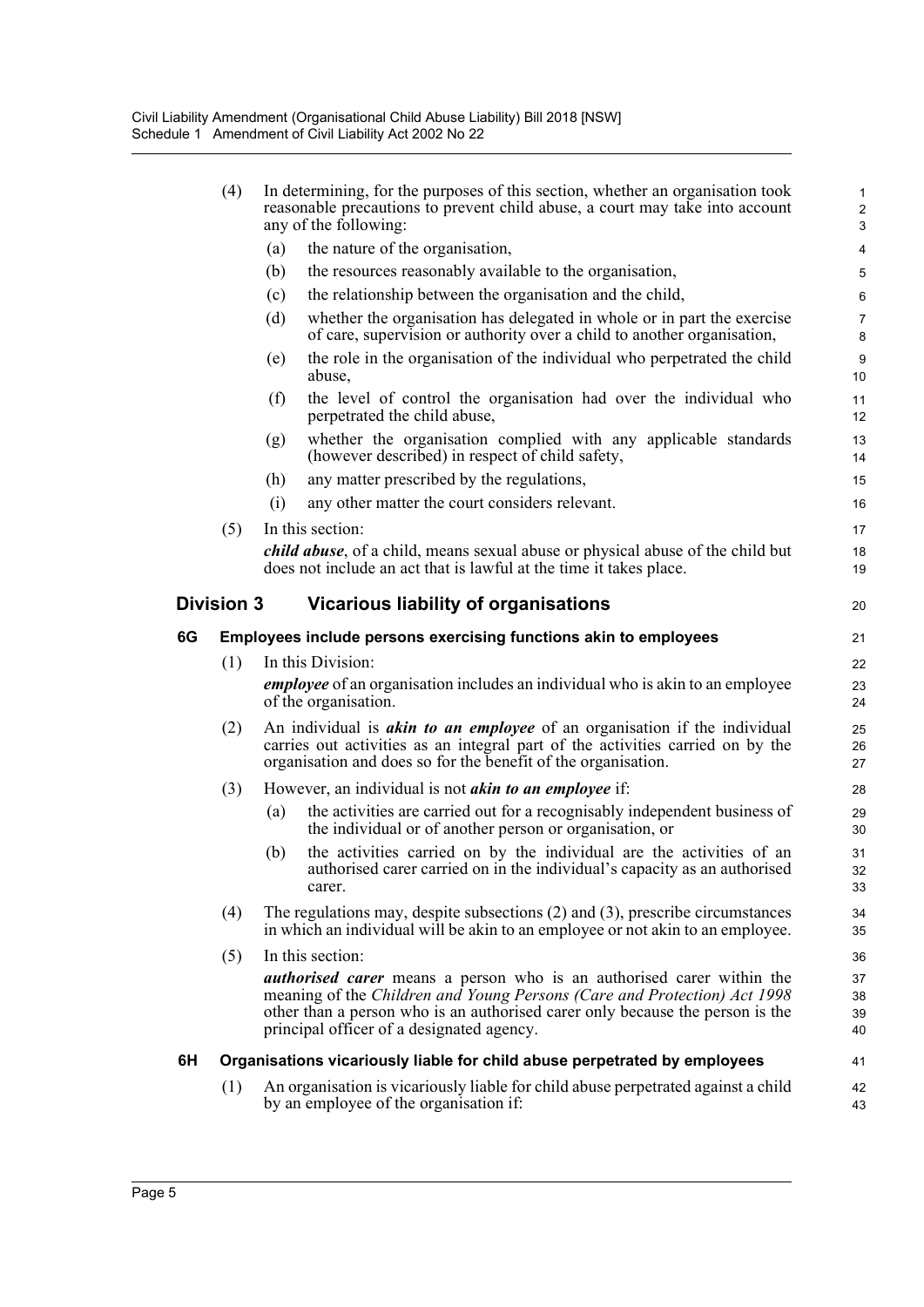|    |                   | (a)                | the apparent performance by the employee of a role in which the<br>organisation placed the employee supplies the occasion for the<br>perpetration of the child abuse by the employee, and                                                                                                                                                               | $\mathbf{1}$<br>$\boldsymbol{2}$<br>3              |
|----|-------------------|--------------------|---------------------------------------------------------------------------------------------------------------------------------------------------------------------------------------------------------------------------------------------------------------------------------------------------------------------------------------------------------|----------------------------------------------------|
|    |                   | (b)                | the employee takes advantage of that occasion to perpetrate the child<br>abuse on the child.                                                                                                                                                                                                                                                            | $\overline{\mathbf{4}}$<br>5                       |
|    | (2)               |                    | In determining if the apparent performance by the employee of a role in which<br>the organisation placed the employee supplied the occasion for the<br>perpetration of child abuse on a child, a court is to take into account whether<br>the organisation placed the employee in a position in which the employee has<br>one or more of the following: | 6<br>$\overline{7}$<br>8<br>$\boldsymbol{9}$<br>10 |
|    |                   | (a)                | authority, power or control over the child,                                                                                                                                                                                                                                                                                                             | 11                                                 |
|    |                   | (b)                | the trust of the child,                                                                                                                                                                                                                                                                                                                                 | 12                                                 |
|    |                   | (c)                | the ability to achieve intimacy with the child.                                                                                                                                                                                                                                                                                                         | 13                                                 |
|    | (3)               |                    | This section does not affect, and is in addition to, the common law as it applies<br>with respect to vicarious liability.                                                                                                                                                                                                                               | 14<br>15                                           |
|    | (4)               |                    | In this section:                                                                                                                                                                                                                                                                                                                                        | 16                                                 |
|    |                   |                    | <i>child abuse</i> means sexual abuse or physical abuse perpetrated against a child<br>but does not include any act that is lawful at the time that it takes place.                                                                                                                                                                                     | 17<br>18                                           |
|    | <b>Division 4</b> |                    | Proceedings against unincorporated organisations                                                                                                                                                                                                                                                                                                        | 19                                                 |
| 61 |                   |                    | <b>Objects of Division</b>                                                                                                                                                                                                                                                                                                                              | 20                                                 |
|    |                   |                    | The objects of this Division are:                                                                                                                                                                                                                                                                                                                       | 21                                                 |
|    |                   | (a)                | to enable child abuse proceedings to be brought against unincorporated<br>organisations, and                                                                                                                                                                                                                                                            | 22<br>23                                           |
|    |                   | (b)                | to enable an organisation to pay liabilities arising from child abuse<br>proceedings from the assets of an associated trust in certain<br>circumstances.                                                                                                                                                                                                | 24<br>25<br>26                                     |
| 6J |                   | <b>Definitions</b> |                                                                                                                                                                                                                                                                                                                                                         | 27                                                 |
|    |                   |                    | In this Division:                                                                                                                                                                                                                                                                                                                                       | 28                                                 |
|    |                   |                    | <i>associated trust</i> —see section $6N(3)$ .                                                                                                                                                                                                                                                                                                          | 29                                                 |
|    |                   |                    | <i>child abuse proceedings</i> means proceedings for a civil claim arising from<br>abuse (including sexual abuse) against a child, whether arising under this Part<br>or the common law.                                                                                                                                                                | 30<br>31<br>32                                     |
|    |                   |                    | <i>entity</i> includes the trustees of a trust.                                                                                                                                                                                                                                                                                                         | 33                                                 |
|    |                   |                    | <i>legal personality</i> , in respect of an organisation, means the organisation is<br>incorporated and capable of being sued and found liable.                                                                                                                                                                                                         | 34<br>35                                           |
|    |                   |                    | <i>management member</i> of an unincorporated organisation means:                                                                                                                                                                                                                                                                                       | 36                                                 |
|    |                   | (a)                | a member of any management committee of the organisation, or                                                                                                                                                                                                                                                                                            | 37                                                 |
|    |                   | (b)                | if the organisation does not have a management committee, a person<br>who is concerned with, or takes part in, the management of the<br>organisation, regardless of the person's title or position.                                                                                                                                                     | 38<br>39<br>40                                     |
|    |                   |                    | suitable proper defendant—see section 6M.                                                                                                                                                                                                                                                                                                               | 41                                                 |
|    |                   |                    | <i>unincorporated organisation</i> means an organisation that is not incorporated.                                                                                                                                                                                                                                                                      | 42                                                 |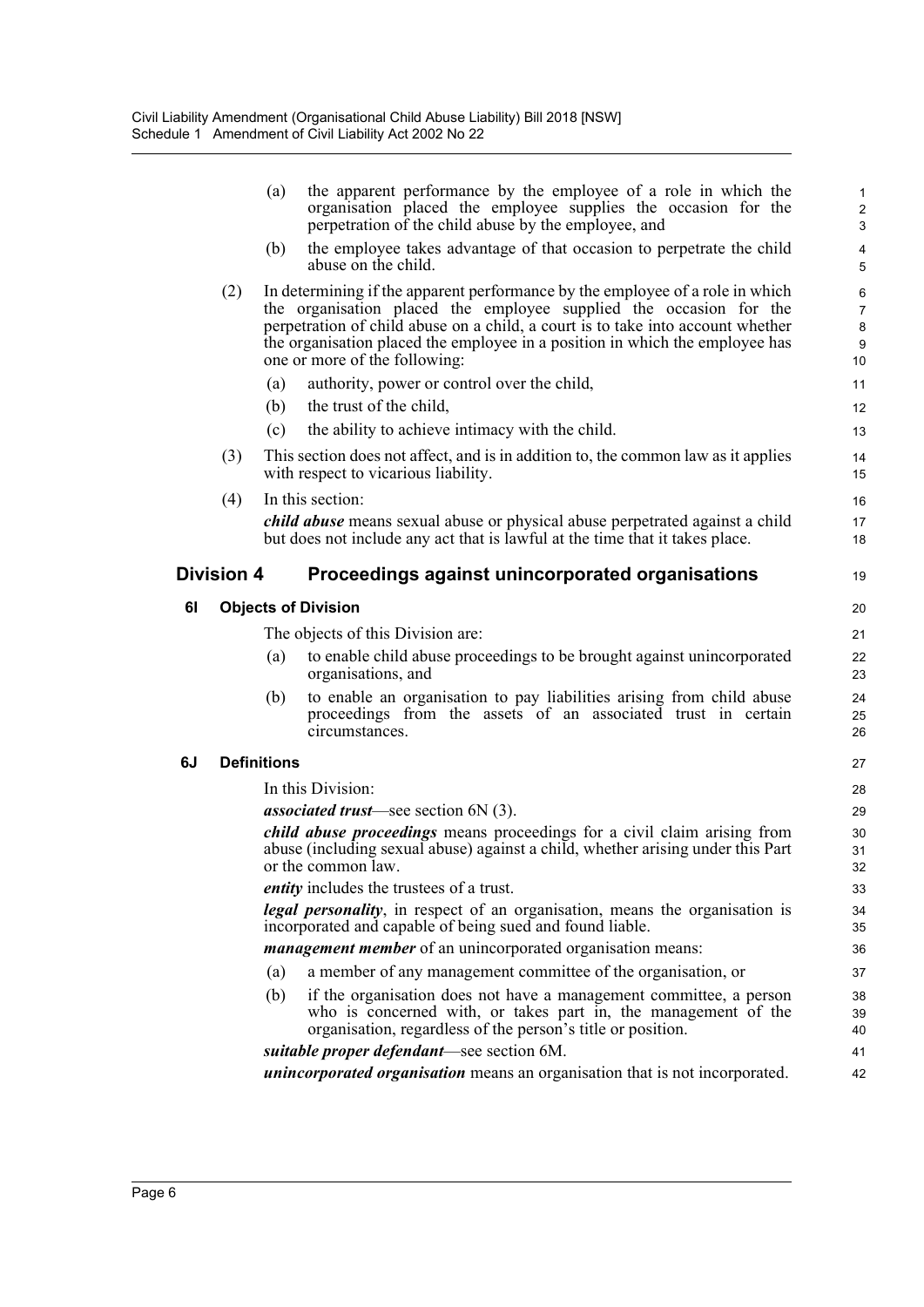#### **6K Child abuse proceedings may be commenced against unincorporated** 1 **organisation** 2

(1) Child abuse proceedings may be commenced or continue against an 3 unincorporated organisation in the name of the organisation or in a name reasonably sufficient to identify the organisation as if the organisation had legal personality. 6

5 4

8

13

27

41 40

- (2) For the purposes of this Division, a function that may be exercised by an 7 unincorporated organisation may be exercised by a management member of the organisation. 9
- (3) A court may make the orders and directions it sees fit for the purposes of this 10 Division, in particular to further the objects of this Division. 11
- (4) Without limiting subsection (3), a court may direct one or more management 12 members of an unincorporated organisation to exercise a specified function of the organisation under this Division. 14

#### **6L Unincorporated organisation may appoint proper defendant** 15

- (1) An unincorporated organisation may, with the consent of an entity, appoint the 16 entity as a proper defendant for the organisation at any time.
- (2) An appointment is to be made in accordance with the *Uniform Civil Procedure* 18 *Rules 2005***.** 19
- (3) However, if the unincorporated organisation is a public sector body, the State 20 is taken to be appointed as the proper defendant. 21

#### **6M Entities suitable to be appointed as proper defendant** 22

For the purposes of this Division, an entity is suitable to be appointed as a 23 proper defendant for an organisation if: 24

- (a) the entity is able to be sued in this State, and 25
- (b) the entity (or, if the entity is a trustee of a trust, the trust) has sufficient  $26$ assets in this State to satisfy any judgment or order that may arise out of child abuse proceedings against the unincorporated organisation. 28

#### **6N Court may appoint proper defendant** 29

- (1) This section applies if: 30
	- (a) child abuse proceedings are commenced against an unincorporated 31 organisation and no suitable proper defendant is appointed for the organisation by the end of 120 days after the unincorporated organisation (or a management member of the unincorporated organisation) is served with notice of the commencement of the proceedings, or 36
	- (b) after that time, the proper defendant appointed ceases to be a suitable 37 proper defendant. 38
- (2) The court in which the child abuse proceedings are commenced may, on the  $\frac{39}{2}$ application of the plaintiff, appoint the trustees of one or more of the following trusts if the trustees are suitable to be appointed as a proper defendant for the organisation: 42
	- (a) an associated trust of the organisation, 43
	- (b) 46 45 a trust that was formerly an associated trust of the organisation if the 44 court considers that the trust ceased to be an associated trust in an attempt to avoid trust property being applied to satisfy any liability that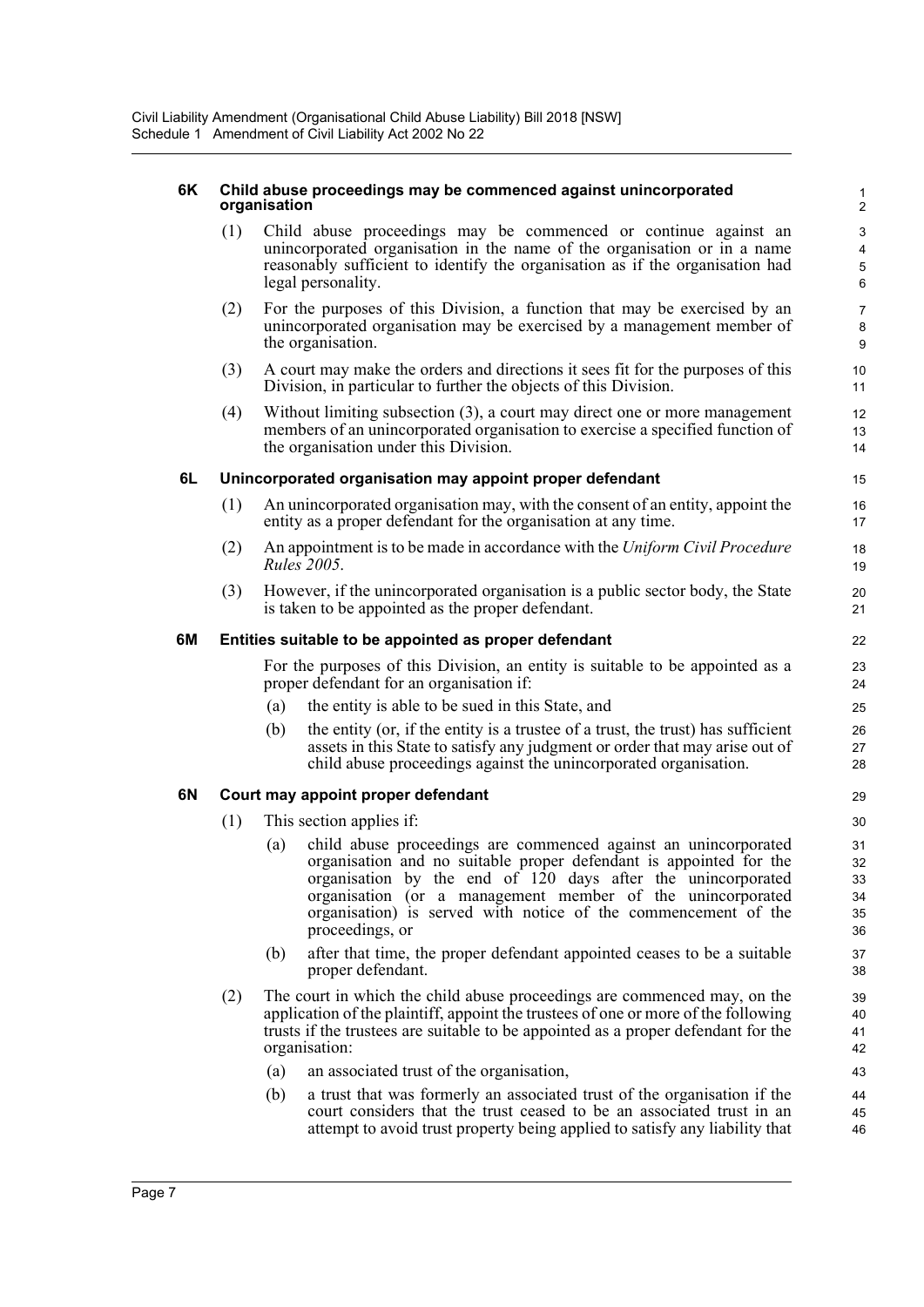may be incurred in child abuse proceedings and it would be unjust not to appoint the trustees of the trust.

1

6

9

16

23  $22$ 21

27 26

 $32$ 

36 35

39

42

46 45

- (3) A trust is an *associated trust* of an unincorporated organisation, for the 3 purposes of this Division, if one or more of the following apply: 4
	- (a) the organisation has, either directly or indirectly, the power to control 5 the application of the income, or the distribution of the property, of the trust, 7
	- (b) the organisation has the power to obtain the beneficial enjoyment of the 8 property or income of the trust with or without the consent of another entity, the contract of the contract of the contract of the contract of the contract of the contract of the contract of the contract of the contract of the contract of the contract of the contract of the contract of the co
	- (c) the organisation has, either directly or indirectly, the power to appoint 11 or remove the trustee or trustees of the trust, 12
	- (d) the organisation has, either directly or indirectly, the power to appoint 13 or remove beneficiaries of the trust, 14
	- (e) the trustee of the trust is accustomed or under an obligation, whether 15 formal or informal, to act according to the directions, instructions or wishes of the organisation, 17
	- (f) the organisation has, either directly or indirectly, the power to determine 18 the outcome of any other decisions about the trust's operations, 19
	- (g) a member of the organisation or a management member of the 20 organisation has, under the trust deed applicable to the trust, a power of a kind referred to in paragraphs  $(a)$ – $(f)$  but only if the trust has been established or used for the activities of the organisation or for the benefit of the organisation. 24
- (4) On the making of an application by a plaintiff under this section, the 25 unincorporated organisation must, within 28 days after the application is made, identify to the court any associated trusts of the organisation, including by identifying the financial capacity of those trusts. 28

#### **6O Effect of appointment of proper defendant** 29

On the appointment of a proper defendant for an unincorporated organisation: 30

- (a) the proper defendant is taken to be the defendant in the child abuse 31 proceedings against the organisation on behalf of the organisation and is responsible for conducting the proceedings as the defendant, and 33
- (b) anything done by the unincorporated organisation is taken to have been 34 done by the proper defendant and a duty or obligation of the unincorporated organisation in relation to the proceedings is a duty or obligation owed by the proper defendant, and 37
- (c) the unincorporated organisation must continue to participate in the child 38 abuse proceedings and a court may make orders or directions in respect of the organisation as if the organisation had legal personality, and 40
- (d) a court may make substantive findings in the child abuse proceedings 41 against an unincorporated organisation as if the organisation had legal personality, and 43
- (e) the proper defendant incurs any liability from the claim in the 44 proceedings on behalf of the organisation that the organisation would have incurred if the organisation had legal personality (including any costs awarded), and 47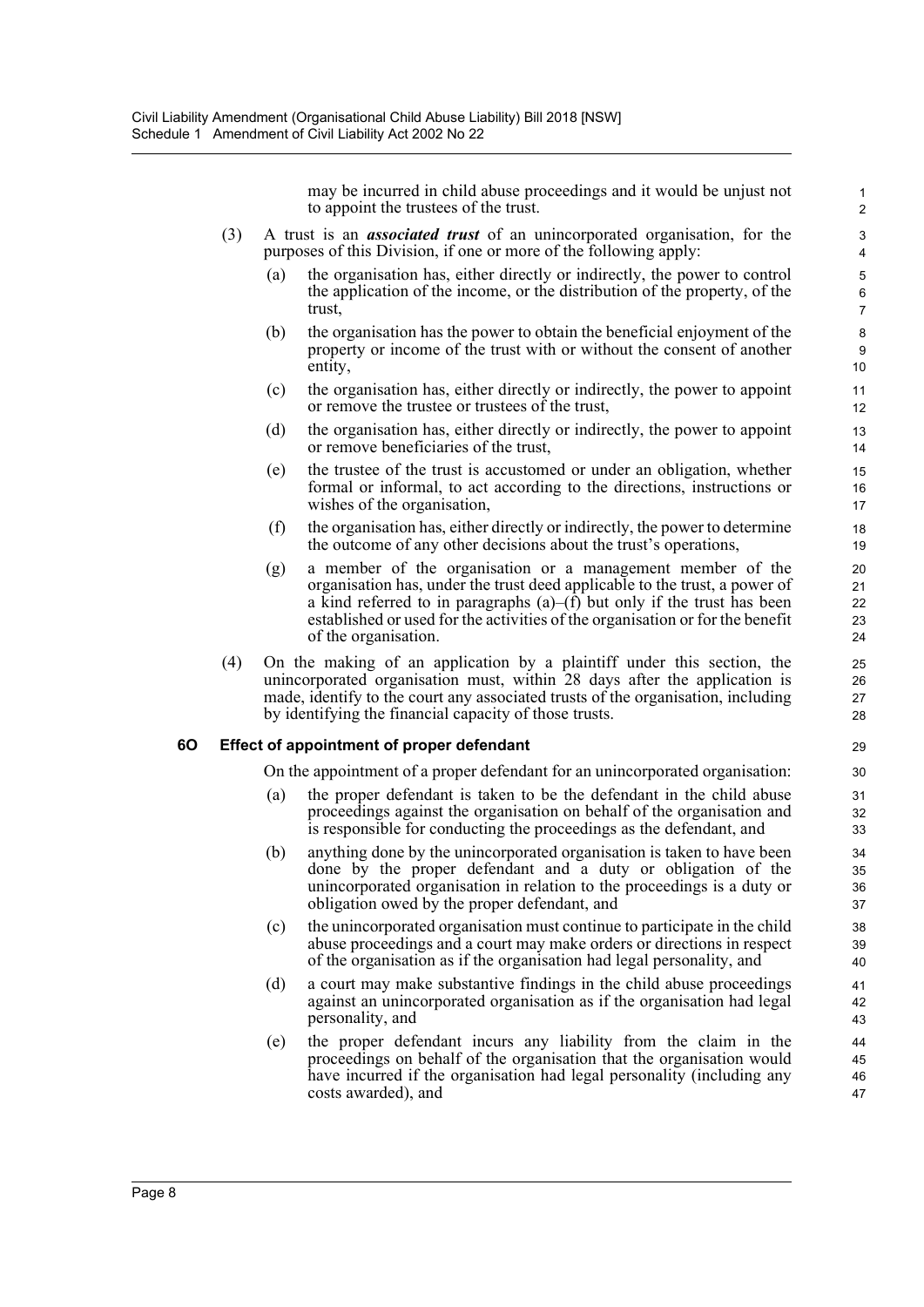|    |                   | (f)                   | the proper defendant may rely on any defence or immunity that would<br>be available to the organisation as a defendant in the proceedings if the<br>organisation had legal personality, and                                                                                                                                                                                                                                                                                                                              | 1<br>$\overline{c}$<br>3         |
|----|-------------------|-----------------------|--------------------------------------------------------------------------------------------------------------------------------------------------------------------------------------------------------------------------------------------------------------------------------------------------------------------------------------------------------------------------------------------------------------------------------------------------------------------------------------------------------------------------|----------------------------------|
|    |                   | (g)                   | any right of the unincorporated organisation to be indemnified<br>(including under a policy of insurance) in respect of damages awarded<br>in a claim in child abuse proceedings extends to, and indemnifies, the<br>proper defendant, and                                                                                                                                                                                                                                                                               | 4<br>5<br>6<br>$\overline{7}$    |
|    |                   | (h)                   | if more than one proper defendant is appointed, the proper defendants<br>must file a single defence and proceed as a single defendant.                                                                                                                                                                                                                                                                                                                                                                                   | 8<br>9                           |
| 6P |                   |                       | Special provisions applying when trustees of associated trust appointed                                                                                                                                                                                                                                                                                                                                                                                                                                                  | 10                               |
|    | (1)               |                       | Despite any Act or other law or instrument (including any trust deed), the<br>trustees of an associated trust of an unincorporated organisation may do one or<br>more of the following:                                                                                                                                                                                                                                                                                                                                  | 11<br>12<br>13                   |
|    |                   | (a)                   | consent to be appointed by the organisation as a proper defendant,                                                                                                                                                                                                                                                                                                                                                                                                                                                       | 14                               |
|    |                   | (b)                   | supply any information about the trust that may be required under this<br>Division, including identifying the financial capacity of the trust,                                                                                                                                                                                                                                                                                                                                                                           | 15<br>16                         |
|    |                   | (c)                   | apply trust property to satisfy any liability incurred by the trustee as a<br>proper defendant in child abuse proceedings.                                                                                                                                                                                                                                                                                                                                                                                               | 17<br>18                         |
|    | (2)               | property.             | Liability of a trustee of an associated trust incurred by the trustee as a proper<br>defendant in child abuse proceedings is limited to the value of the trust                                                                                                                                                                                                                                                                                                                                                           | 19<br>20<br>21                   |
|    | (3)               |                       | The satisfaction of any liability incurred by a trustee of an associated trust as<br>a proper defendant in child abuse proceedings is a proper expense for which<br>the trustee may be indemnified out of the trust property, irrespective of any<br>limitation on any right of indemnity a trustee may have.                                                                                                                                                                                                            | 22<br>23<br>24<br>25             |
|    | (4)               |                       | A trustee of an associated trust is not liable for a breach of trust only because<br>of doing anything authorised by this section.                                                                                                                                                                                                                                                                                                                                                                                       | 26<br>27                         |
|    | (5)               |                       | The provisions of this section are declared to be Corporations legislation<br>displacement provisions for the purposes of section 5G of the Corporations<br>Act 2001 of the Commonwealth in relation to the provisions of the<br>Corporations legislation generally.                                                                                                                                                                                                                                                     | 28<br>29<br>30<br>31             |
|    |                   |                       | Note. Section 5G of the Corporations Act 2001 of the Commonwealth enables a State<br>to displace the operation of the provisions of the Corporations legislation of the<br>Commonwealth in favour of provisions of State laws that are declared under State law<br>to be Corporations legislation displacement provisions for the purposes of that section.<br>See, in particular, section 5G (4) and (11) of the Corporations Act 2001 of the<br>Commonwealth in relation to the displacement effected by this section. | 32<br>33<br>34<br>35<br>36<br>37 |
|    | (6)               |                       | In this section:                                                                                                                                                                                                                                                                                                                                                                                                                                                                                                         | 38                               |
|    |                   |                       | <i>liability</i> incurred by the trustee as a proper defendant in child abuse<br>proceedings includes any unpaid judgment debt arising from the proceedings,<br>any amount paid in settlement of the proceedings and any costs associated<br>with the proceedings.                                                                                                                                                                                                                                                       | 39<br>40<br>41<br>42             |
|    | <b>Division 5</b> |                       | <b>Rules</b>                                                                                                                                                                                                                                                                                                                                                                                                                                                                                                             | 43                               |
| 6Q |                   | <b>Rules of court</b> |                                                                                                                                                                                                                                                                                                                                                                                                                                                                                                                          | 44                               |
|    | (1)               |                       | The Uniform Rules Committee under the <i>Civil Procedure Act 2005</i> may make                                                                                                                                                                                                                                                                                                                                                                                                                                           | 45                               |
|    |                   |                       | rules, not inconsistent with this Part, for or with respect to any matter that by<br>this Part is required or permitted to be prescribed by rules or that is necessary                                                                                                                                                                                                                                                                                                                                                   | 46<br>47                         |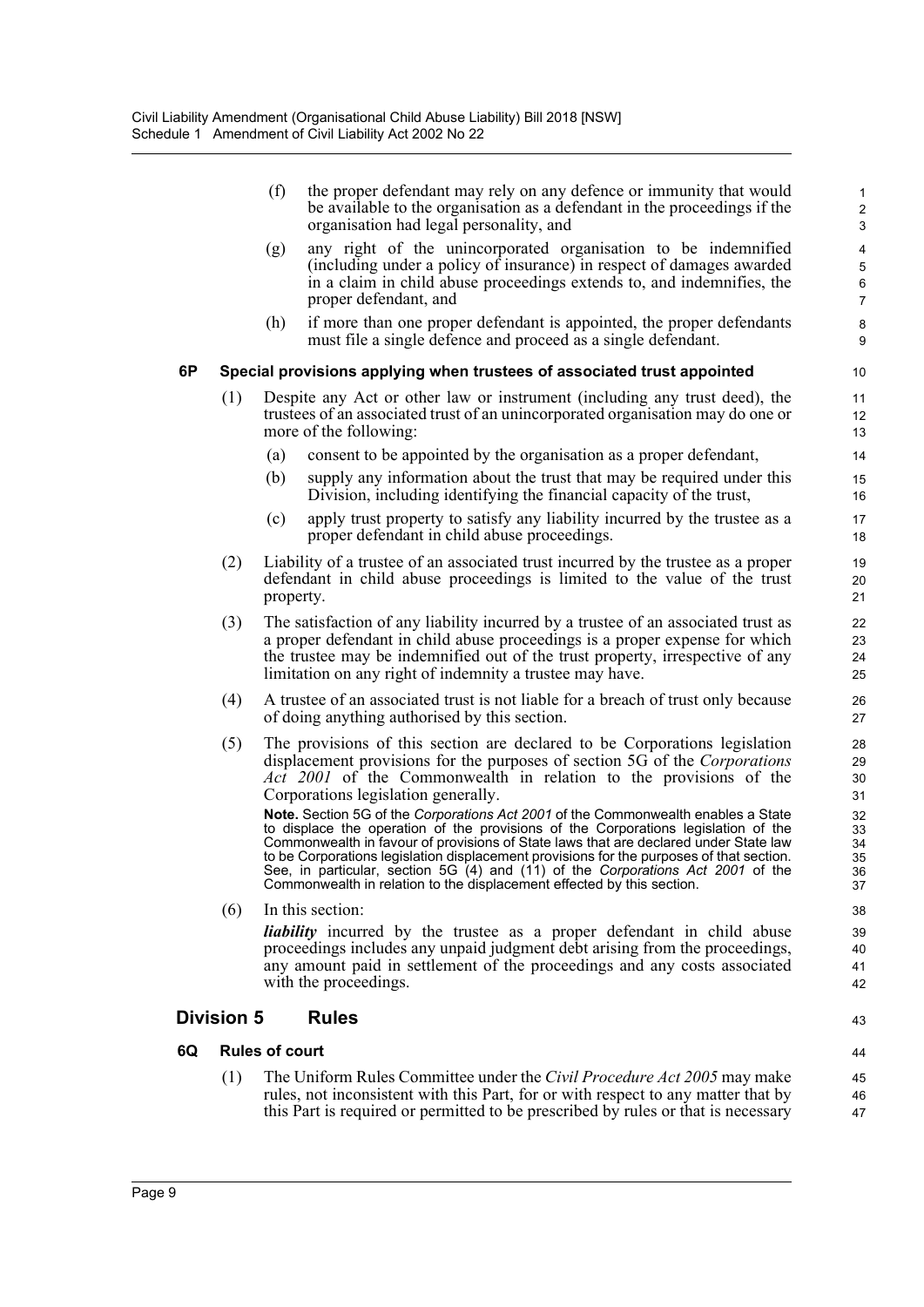or convenient to be prescribed by rules for carrying out or giving effect to this Part.

1

6

13

- $(2)$  In particular, the rules may make provision for or with respect to the following  $\frac{3}{2}$ matters: 4
	- (a) the practice and procedure to be followed in respect of proceedings 5 under this Part and any matters incidental to or relating to that practice and procedure,  $\frac{7}{2}$
	- (b) the protection of the privacy of plaintiffs, 8
	- (c) the duties of registrars and other officers of a court in relation to or for 9 the purpose of the operation of this Part, 10
	- (d) the forms to be used in connection with the operation of this Part.
- (3) Rules made by the Uniform Rules Committee for the purposes of this Part are 12 to form part of the rules made by that Committee under the *Civil Procedure Act 2005*. 14

| $\mathsf{[}5\mathsf{]}$ | <b>Schedule 1 Savings and transitional provisions</b> |  |  |  |  |
|-------------------------|-------------------------------------------------------|--|--|--|--|
|                         | Insert at the end of clause $1(1)$ :                  |  |  |  |  |
|                         | any Act that amends this Act                          |  |  |  |  |

#### **[6] Schedule 1** 18

Insert at the end of the Schedule, with appropriate Part and clause numbering: 19

### **Part Provisions consequent on enactment of Civil 20 20 20 Liability Amendment (Organisational Child Abuse** <sup>21</sup> **Liability) Act 2018** 22

| <b>Definition</b>                                                               | 23 |
|---------------------------------------------------------------------------------|----|
| In this Part:                                                                   | 24 |
| <b>amending Act</b> means the Civil Liability Amendment (Organisational Child   | 25 |
| Abuse Liability) Act 2018.                                                      | 26 |
| Liability of organisation for child abuse by associated individuals             | 27 |
| Section 6F, as inserted by the amending Act, applies only in respect of child   | 28 |
| abuse perpetrated after the commencement of that section.                       | 29 |
| Organisations vicariously liable for child abuse perpetrated by employees       | 30 |
| Section 6H, as inserted by the amending Act, applies only in respect of child   | 31 |
| abuse perpetrated after the commencement of that section.                       | 32 |
| Proper defendant                                                                | 33 |
| Division 4 of Part 1B of this Act extends to child abuse proceedings in respect | 34 |
| of abuse perpetrated before the commencement of that Division.                  | 35 |